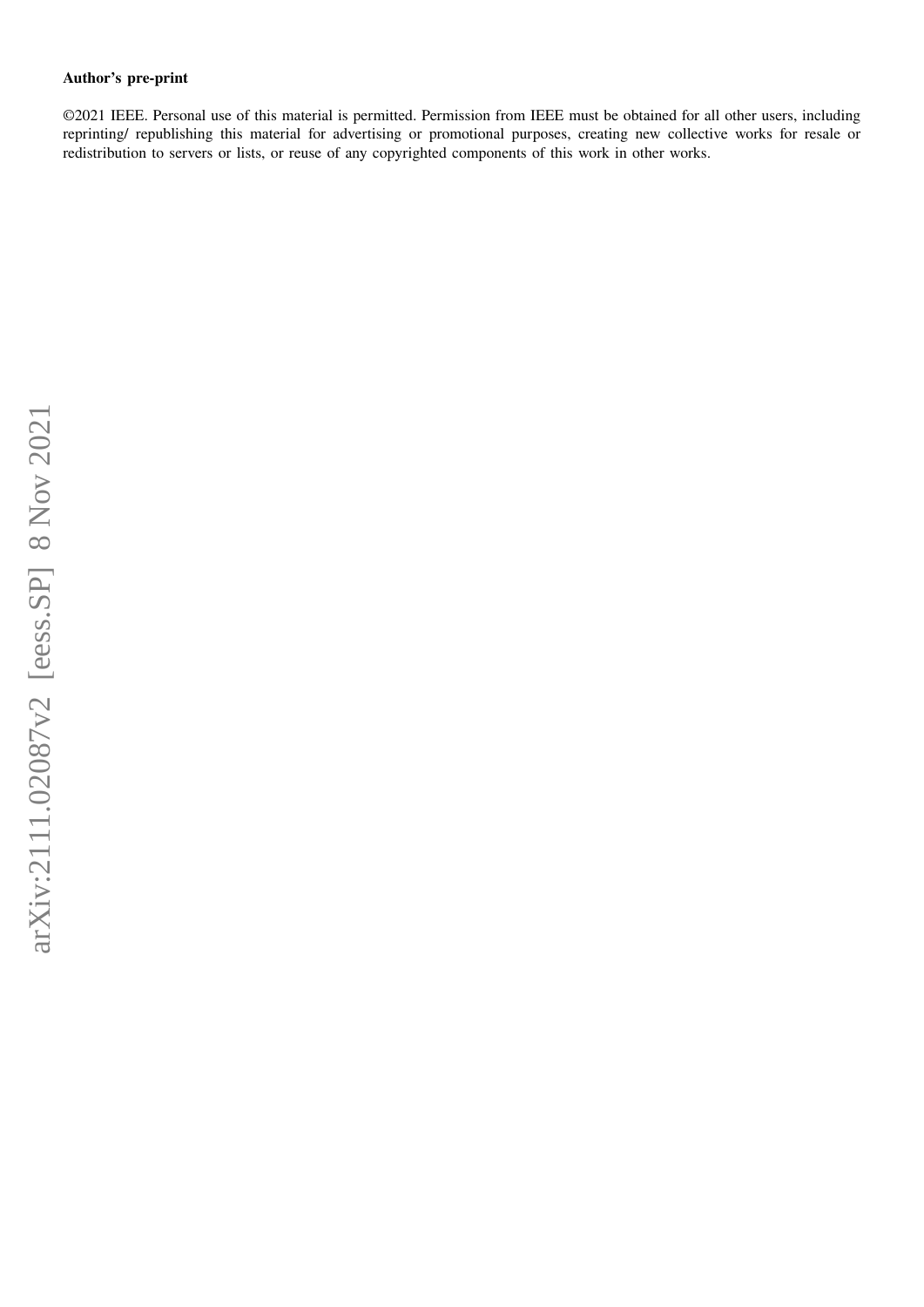# Antenna De-Embedding in FDTD Using Spherical Wave Functions by Exploiting Orthogonality

Leonardo Mörlein<sup>∗</sup>, Lukas Berkelmann<sup>∗</sup>, Dirk Manteuffel<sup>∗</sup>

∗ Institute of Microwave and Wireless Systems, Leibniz University Hannover, Hannover, Germany, {moerlein,manteuffel}@imw.uni-hannover.de

*Abstract***—De-embedding antennas from the channel using Spherical Wave Functions (SWF) is a useful method to reduce the numerical effort in the simulation of wearable antennas. In this paper an analytical solution to the De-embedding problem is presented in form of surface integrals. This new integral solution is helpful on a theoretical level to derive insights and is also well suited for implementation in Finite Difference Time Domain (FDTD) numerical software. The spherical wave function coefficients are calculated directly from near-field values. Furthermore, the presence of a near-field scatterer in the deembedding problem is discussed on a theoretical level based on the Huygens Equivalence Theorem. This makes it possible to exploit the degrees of freedom in such a way that it is sufficient to only use out-going spherical wave functions and still obtain correct results.**

*Index Terms***—Characteristic Modes, Multi-Mode Array, Beamforming**

## I. INTRODUCTION

While separating the antenna from the channel is straightforward in free-space scenarios, antenna de-embedding in wireless body area networks is complex [\[1\]](#page-5-0). To reduce the simulation domain during antenna design, antenna de-embedding using SWF has been proven to be a helpful tool [\[2\]](#page-5-1), [\[3\]](#page-5-2). Instead of simulating the antenna in the full propagation scenario, the channel is pre-simulated and a linear mapping in form of the channel matrix M

$$
\mathbf{a}_{R} = \mathbf{M} \, \mathbf{b}_{T},\tag{1}
$$

is obtained, which relates out-going SWF coefficient vectors at the transmitting antenna  $\mathbf{b}_T$  to in-coming SWF coefficient vectors at the receiving antenna  $\mathbf{a}_R$ . The channel is therefore excited up to a certain order by single mode spherical wave sources one after the other. The antenna itself is then simulated in a smaller simulation domain only containing the tissue, which directly affects the current distribution on the antenna itself. The near-field results from this simulation are then decomposed into spherical waves to obtain the specific  $$ for the actual antenna. The channel matrix M is then used to calculate the SWF coefficients  $a_R$  at the receiving antenna, which is then translated into a link-budget for a specific receiving antenna. Iteration during the antenna design procedure is therefore possible without resimulating the entire link scenario.

While the channel modeling approach to obtain **M** is well described in the work of Naganawa et al. [\[3\]](#page-5-2), an alternative approach to obtain the  $\mathbf{b}_T$  that offers some advantages is proposed in this work. To avoid in-coming spherical waves,



<span id="page-1-1"></span>Fig. 1. Sketch illustrating the Huygens Equivalence Theorem

Naganawa et al. suggested a complex procedure to decompose the near-fields into spherical wave coefficients. Their approach involves an additional step to calculate the electromagnetic field caused by the on-body antenna current distribution displaced into free-space. Understanding and simplifying this method in terms of complexity is the main motivation for this paper. The following sections show that the decomposition is possible directly from the recorded on-body near-field values.

In this paper, the following questions will be examined therefore:

- 1) Is there a direct method to solve the SWF decomposition problem in favor of the indirect least mean squares / pseudo-inverse approach they presented?
- 2) Is there a more simple decomposition approach (avoiding the current displacement) that is still suitable for this kind of application?

#### II. MATHEMATICAL DECOMPOSITION OF THE FIELDS

While Naganawa et al. only use a pseudo-inverse for their decomposition [\[2\]](#page-5-1), [\[3\]](#page-5-2), this paper proposes an orthogonality based decomposition technique, that is analytically explained in this section.

According to Hansen [\[4\]](#page-5-3), an electrical field in free-space can be seen as a linear combination of spherical wave functions at an arbitrary origin point:

<span id="page-1-0"></span>
$$
\mathbf{E} = k\sqrt{\eta} \sum_{j} b_j \mathbf{F}_j^{(4)} + a_j \mathbf{F}_j^{(3)},
$$
 (2)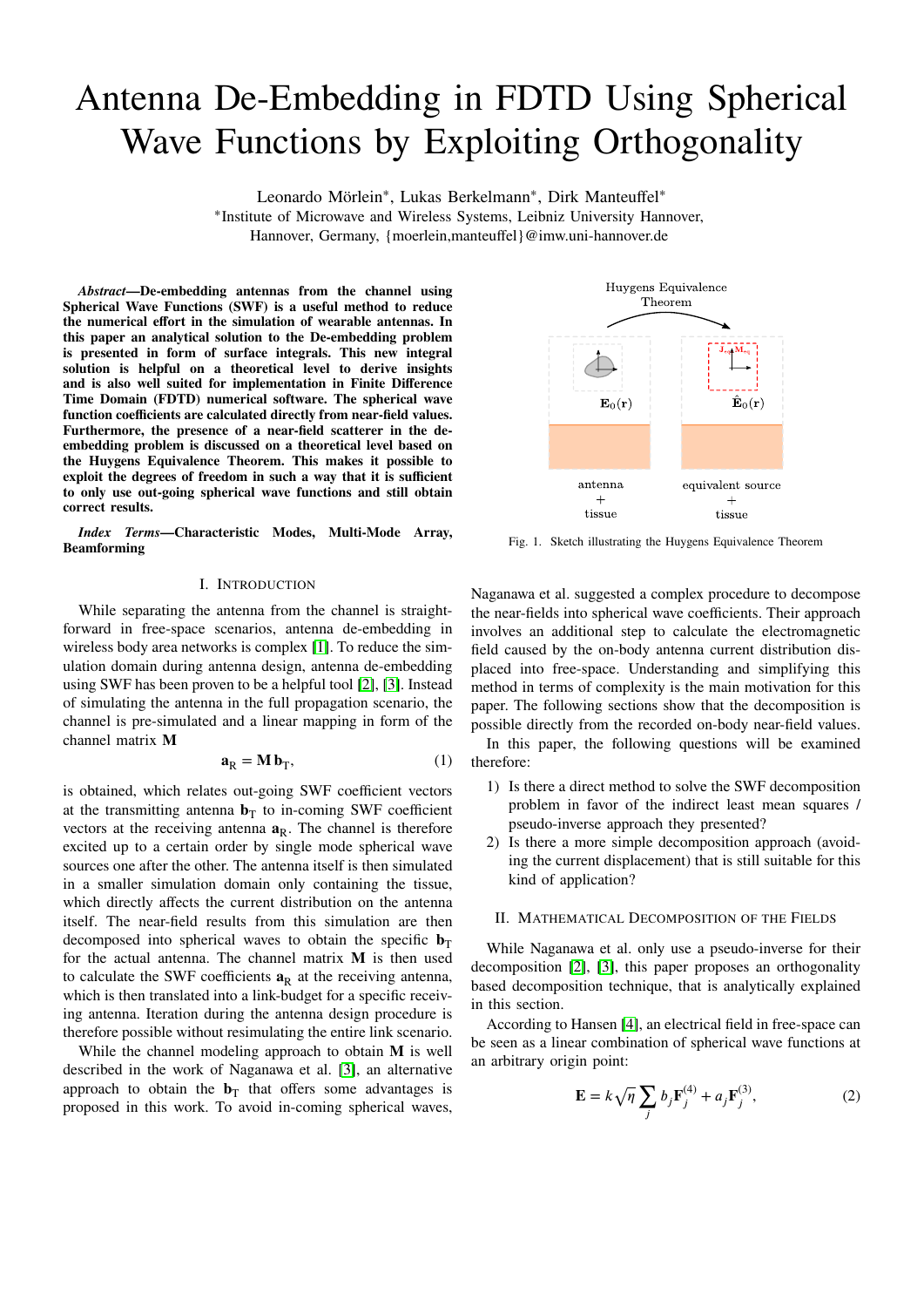whereby  $k$  is the wave number, and  $\eta$  is the wave impedance in free-space. In contrast to Hansen, we assume the timedependence  $e^{j\omega t}$ , so  $\mathbf{F}^{(4)}$  $j^{(4)}$  and  $b_j$  represent out-going SWF and  $\mathbf{F}^{(3)}$  $j^{(5)}$  and  $a_j$  represent inwards travelling SWF, while the mathematical formulas for the SWF  $\mathbf{F}_i^{(c)}$  $j^{(c)}$  with the mode type index  $c \in \{1, 3, 4\}$  remain as defined by Hansen.

The total electrical field **E** can be decomposed into the components using the mathematical orthogonality relations of spherical wave functions. Using an arbitrarily shaped, closed surface *S* around the origin point of the SWF, the notation

<span id="page-2-1"></span>
$$
\langle \mathbf{u}, \mathbf{v} \rangle = \iint_S \{ \mathbf{u} \times (\nabla \times \mathbf{v}) - \mathbf{v} \times (\nabla \times \mathbf{u}) \} \,\hat{\mathbf{n}} \, dS
$$
 (3)

and by combining the derivations of Hansen [\[4,](#page-5-3) pp.330] and Kristensson [\[5,](#page-5-4) pp.40], the orthogonality relation

<span id="page-2-7"></span>
$$
\langle \mathbf{F}_{j}^{(c)}, \mathbf{F}_{j'}^{(\xi')*} \rangle = \frac{1}{2 k^2} \delta_{jj'} B^{(c,\xi')},
$$
 (4)

with  $\delta_{jj'}$  as Kronecker delta and  $B^{(c,\xi')}$  from Table [I](#page-2-0) can be derived. This relation can be used to perform the decomposition of the total field  $\bf{E}$  from [\(2\)](#page-1-0) into the spherical wave function coefficients:

<span id="page-2-2"></span>
$$
b_j = \frac{k}{j\sqrt{\eta}} \left\langle \mathbf{E}, \mathbf{F}_j^{(4)*} \right\rangle, \tag{5}
$$

<span id="page-2-3"></span>
$$
a_j = -\frac{k}{j\sqrt{\eta}} \left\langle \mathbf{E}, \mathbf{F}_j^{(3)*} \right\rangle.
$$
 (6)

While this condensed mathematical formulation is useful for analytical proofs, the term  $\nabla \times \mathbf{E}$  in the inner product [\(3\)](#page-2-1) can be expressed in terms of **H**, which leads to variants of [\(5\)](#page-2-2) and [\(6\)](#page-2-3) more suitable to calculate coefficients directly from FDTD simulation results. One of the major benefits of [\(5\)](#page-2-2) and [\(6\)](#page-2-3) is, that the surface  $S$  can be arbitrarily shaped (around the reference origin). This way, the integral can be implemented by a summation of the electromagnetic field values on the surface of a box aligned with the grid directions in rectangular FDTD schemes.

For convenience, the coefficients  $b_j$  and  $a_j$  are written as coefficient vectors **b** and **a** throughout the paper, whenever suitable.

## III. ANTENNA DE-EMBEDDING IN PRESENCE OF A BACKSCATTERER

The antenna dembedding scheme presented in this paper is derived following the Huygens Equivalence Theorem [\[6,](#page-5-5) pp.328] as depicted in Fig. [1.](#page-1-1) According to the theorem the radiating antenna is removed from the scenario and replaced by equivalent currents, e.g.  $J_{eq} = \hat{n} \times H_0$  and  $M_{eq} = -\hat{n} \times E_0$ , on an enclosing surface. In the case of rectangular FDTD schemes, a box is the most suitable circumscribing surface so the cartesian coordinates are aligned with the surfaces.

The Huygens Equivalence Theorem relies on the idea, that the electromagnetic field outside of a certain volume  $V$  should remain constant. When the desired equivalence is fulfilled, then

<span id="page-2-5"></span>
$$
\hat{\mathbf{E}}_0(\mathbf{r}) = \mathbf{E}_0(\mathbf{r}) \quad \text{for} \quad \mathbf{r} \text{ outside of } V \tag{7}
$$

| $B^{(c,\xi')}$ | $\xi' = 1$ | $\xi' = 4$ $\xi' = 3$ |       |
|----------------|------------|-----------------------|-------|
| $c=1$          | 0          | İ                     | $-j$  |
| $c=3$          | $-i$       | 0                     | $-2i$ |
| $c=4$          | İ          | 2i                    | 0     |
| TABLE I        |            |                       |       |

<span id="page-2-0"></span>ORTHOGONALITY COEFFICIENT  $B^{(c,\xi')}$  between different radial SWF DEPENDENCIES SIMILAR TO  $A^{(c,c')}$  FROM [\[4,](#page-5-3) P.315].



<span id="page-2-4"></span>Fig. 2. Signal flow graph representation of the original problem (upper part) and signal flow graph representation with the equivalent source (lower lart).

is valid in Fig. [1.](#page-1-1) The solution  $J_{eq} = \hat{n} \times H_0$  and  $M_{eq} = -\hat{n} \times E_0$ is only one solution to the problem, leading to

$$
\hat{\mathbf{E}}_0(\mathbf{r}) = \mathbf{0} \qquad \text{for} \qquad \mathbf{r} \text{ inside of } V. \tag{8}
$$

This special solution is called Love's Equivalence Theorem. However, the Huygens Equivalence Theorem includes a lot more solutions with different inner electromagnetic fields. As the de-embedding problem has no constraint on the inner electromagnetic fields, all solutions are of interest here.

The original field  $\mathbf{E}_0$  around the antenna consists of incoming and out-going waves:

<span id="page-2-6"></span>
$$
\mathbf{E}_0 = k\sqrt{\eta} \sum_j b_j \mathbf{F}_j^{(4)} + a_j \mathbf{F}_j^{(3)},\tag{9}
$$

weighted by the coefficients  $b_j$  and  $a_j$ . The upper part of Fig. [2](#page-2-4) shows how the in-coming and out-going waves are excited in form of a signal flow chart as introduced by Hansen. The scalar port wave quantities  $\nu$  and  $\omega$ , the transmission vector **T**, the receiving vector **R** and the spherical scattering matrix of the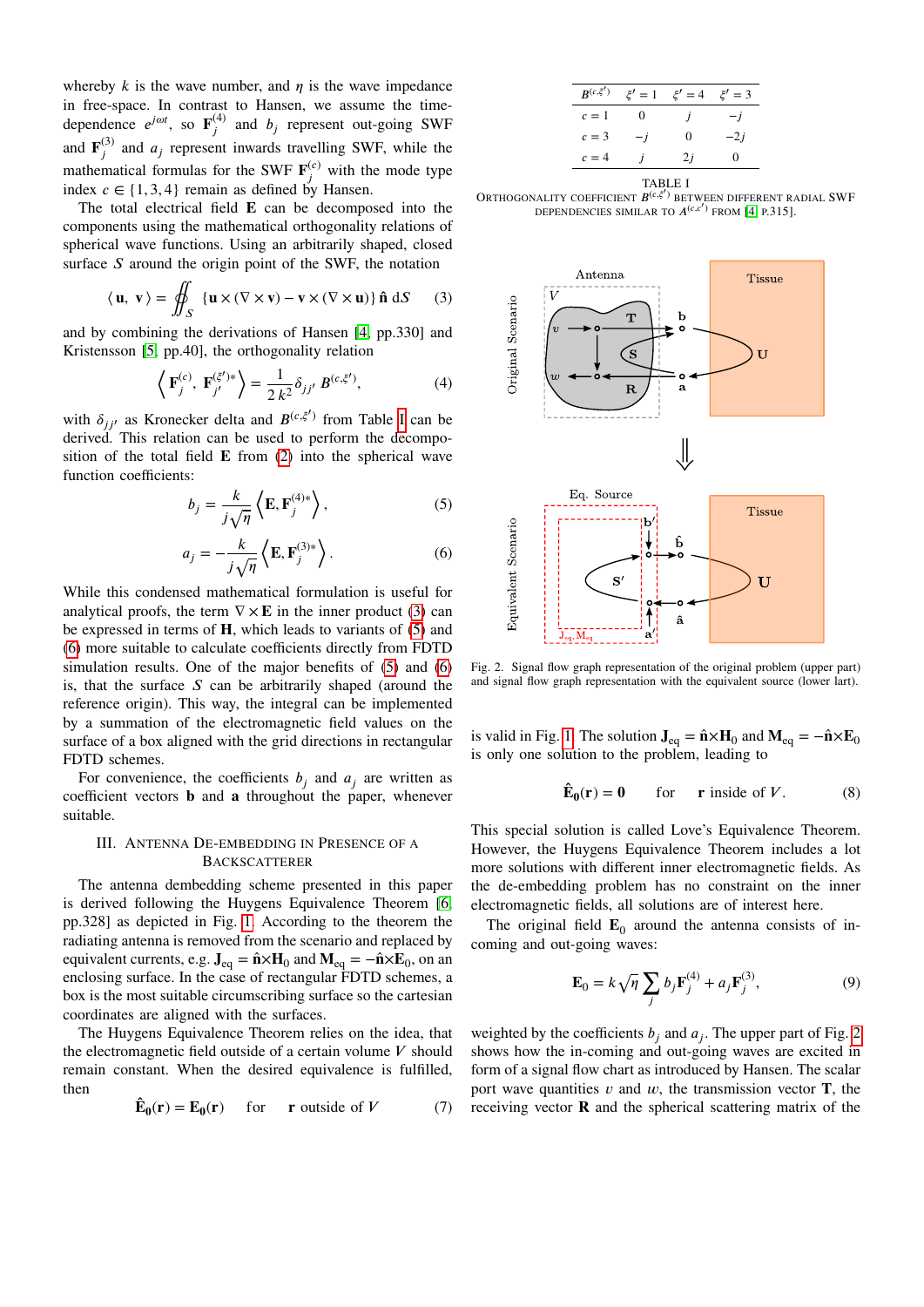antenna S are depicted in the figure. The effect of the tissue is modelled by introducing the matrix U

$$
\mathbf{M}_{11}\,\mathbf{b} = \mathbf{a},\tag{10}
$$

which describes how the out-going SWF are reflected back to the antenna. Note that the out-going coefficients  $b_j$  are not only excited by the port ( $\mathbf{b}_{\text{port}} = \mathbf{T}v$ ) but also as back-scattering of the in-coming waves ( $\dot{\mathbf{b}}_{\text{sea}} = \mathbf{S} \mathbf{a}$ ). Therefore the total out-going wave coefficients are defined by

$$
\mathbf{b} = \mathbf{b}_{\text{port}} + \mathbf{b}_{\text{sca}}.\tag{11}
$$

The signal flow chart of the original scenario is depicted in the lower part of Fig. [2](#page-2-4) and shows how the in-coming waves **â** and the out-going waves  $\hat{\mathbf{b}}$  are excited. The coefficients **b**<sup>'</sup> and a' thereby represent the contributions of the equivalence currents  $(\mathbf{J}_{eq}, \mathbf{M}_{eq})$ .

Now where  $\mathbf{\hat{E}_0}$  is also decomposed into SWF

<span id="page-3-0"></span>
$$
\hat{\mathbf{E}}_0 = k\sqrt{\eta} \sum_j \hat{b}_j \mathbf{F}_j^{(4)} + \hat{a}_j \mathbf{F}_j^{(3)},\tag{12}
$$

the statement [\(7\)](#page-2-5) can be formulated in the coefficient space:

<span id="page-3-1"></span>
$$
\mathbf{b} = \hat{\mathbf{b}} \qquad \text{and} \qquad \mathbf{a} = \hat{\mathbf{a}}. \tag{13}
$$

Using the lower signal flow-graph, the relation between  $\hat{\mathbf{b}}$ ,  $\hat{a}$ , **b'** and  $\hat{a}'$  can be derived to:

$$
\mathbf{\hat{b}} = \mathbf{S}'(\mathbf{\hat{a}} - \mathbf{a}') + \mathbf{b}'.\tag{14}
$$

This can be further simplified, uing the fact that the freespace spherical scattering matrix S' is equal to the unity matrix  $S' = I$ , as the origin reflects every in-coming SWF to the corresponding out-going SWF.

As the decomposition can only be approximated by a finite amount of spherical wave functions, the sum in the equations [\(9\)](#page-2-6) and [\(12\)](#page-3-0) is truncated after an upper bound  $N_j$ . This is possible, as the series of coefficients of enclosed antennas is converging with respect to the index *j*.

In the following, three approaches to choose the vectors **b**<sup>*/*</sup> and a' are discussed, which illustrate the degrees of freedom in the Huygens Equivalence Theorem:

- <span id="page-3-2"></span>1)  $\mathbf{b}' = \mathbf{b}, \mathbf{a}' = -\mathbf{a}$ : This means that the equivalent currents  $J_{eq}$  and  $M_{eq}$  have to be composed by both in-coming and out-going SWF. The recomposed field inside  $V$  is  $\mathbf{\hat{E}}_0(\mathbf{r}) = \mathbf{0}$ . The desired equivalence outside of *V* is fulfilled. Eqns. [\(7\)](#page-2-5) and [\(13\)](#page-3-1) are fulfilled. This case is equivalent to a special case of the Huygens Equivalence called Love's Equivalence [\[6,](#page-5-5) pp.328]. The equivalent currents  $J_{eq}$  and  $M_{eq}$  have to be composed by  $2N_j$  single mode currents.
- 2)  $\mathbf{b}' = \mathbf{b}, \mathbf{a}' = \mathbf{0}$ : In order to reduce the amount of composing currents, a first (naive) approach would be to just leave out the in-coming wave currents in the composition  $(a' = 0)$ . This means, that the equivalent currents  $J_{eq}$  and  $M_{eq}$  only contain out-going SWF, which reduces computational efforts. But unfortunately the eqns. [\(7\)](#page-2-5) and [\(13\)](#page-3-1) are not fulfilled in this case,

which means there is no Huygens Equivalence. So this approach would be computationally beneficial, but is actually useless.

<span id="page-3-3"></span>3)  $\mathbf{b}' = \mathbf{b} - \mathbf{a}, \mathbf{a}' = \mathbf{0}$ : In order to keep the advantages, of case 2), but to obtain Huygens Equivalence, the **b**<sup>*i*</sup> are modified. This means that the equivalent currents  $J_{eq}$ and M<sub>eq</sub> still only contain out-going SWF, which makes it computationally beneficial in contrast to case 1). The recomposed field inside *V* is  $\mathbf{\hat{E}}_0(\mathbf{r}) \neq 0$ . However, the desired Huygens Equivalence outside  $V$  is fulfilled, meaning eqns. [\(7\)](#page-2-5) and [\(13\)](#page-3-1) are fulfilled. The equivalent currents  $J_{eq}$  and  $M_{eq}$  have to be composed by  $N_j$  single mode currents.

Cases [1\)](#page-3-2) and [3\)](#page-3-3) are suitable for the decomposition in the sense of antenna de-embedding, as both approaches reconstruct the electromagnetic field outside of the equivalent current surface. While case [1\)](#page-3-2) is equivalent to the Love's Equivalence Theorem ( $J_{eq} = \hat{\bf{n}} \times H_0$  and  $M_{eq} = -\hat{\bf{n}} \times E_0$ ) and might appeal more intuitive in that sense, case [3\)](#page-3-3) has the advantage that only the out-going type of spherical waves are necessary to recompose the electromagnetic field outside.

Even though only the equivalent currents  $J_{eq}$  and  $M_{eq}$ currents have to be superimposed by only  $N<sub>J</sub>$  currents, the composition formula

$$
\mathbf{b}' = \mathbf{b} - \mathbf{a},\tag{15}
$$

suggests that still  $2N_j = N_j + N_j$  coefficients have to be decomposed in the original domain to calculate **b'** from **b** and **a**.

While this would be true, if the formulas [\(5\)](#page-2-2) and [\(6\)](#page-2-3) would be used to obtain the coefficients  $a_j$  and  $b_j$  separately, there is more efficient way. Whereas [\(5\)](#page-2-2) and [\(6\)](#page-2-3) rely on inner products of the total electric field E with in- and out-going waves, performing the inner product with a regular wave  $\mathbf{F}_i^{(1)}$  $j^{(1)}$  (also called standing wave) is also possible. Using [\(4\)](#page-2-7) and Table [I,](#page-2-0) the decomposition integral

<span id="page-3-4"></span>
$$
b'_{j} = b_{j} - a_{j} = \frac{2k}{j\sqrt{\eta}} \left\langle \mathbf{E}, \mathbf{F}_{j}^{(1)*} \right\rangle, \tag{16}
$$

can be derived. This surface integral directly calculates the desired coefficients  $b'_j$  without first calculating  $b_j$  or  $a_j$ . Using this integral, only  $N_j^{\prime}$  coefficients have to be calculated in the original domain therefore as well.

## IV. A NOTE ABOUT NUMERICAL STABILITY

Even in cases where only out-going waves are expected  $(a_i = 0)$  it is advisable to use [\(16\)](#page-3-4) in favor of [\(5\)](#page-2-2). As Santiago et al. [\[7\]](#page-5-6) have recently shown in their publication, the decomposition using regular SWF is numerically superior.

### V. VALIDATION OF THE APPROACH

Antenna de-embedding has been prooven to be a useful tool to model complex electromagnetic channels. While Naganawa et al. [\[3\]](#page-5-2) have shown, that it is suitable to model on-body links, the de-embedding method can also be used also in other approaches, where simulation domains have to be connected.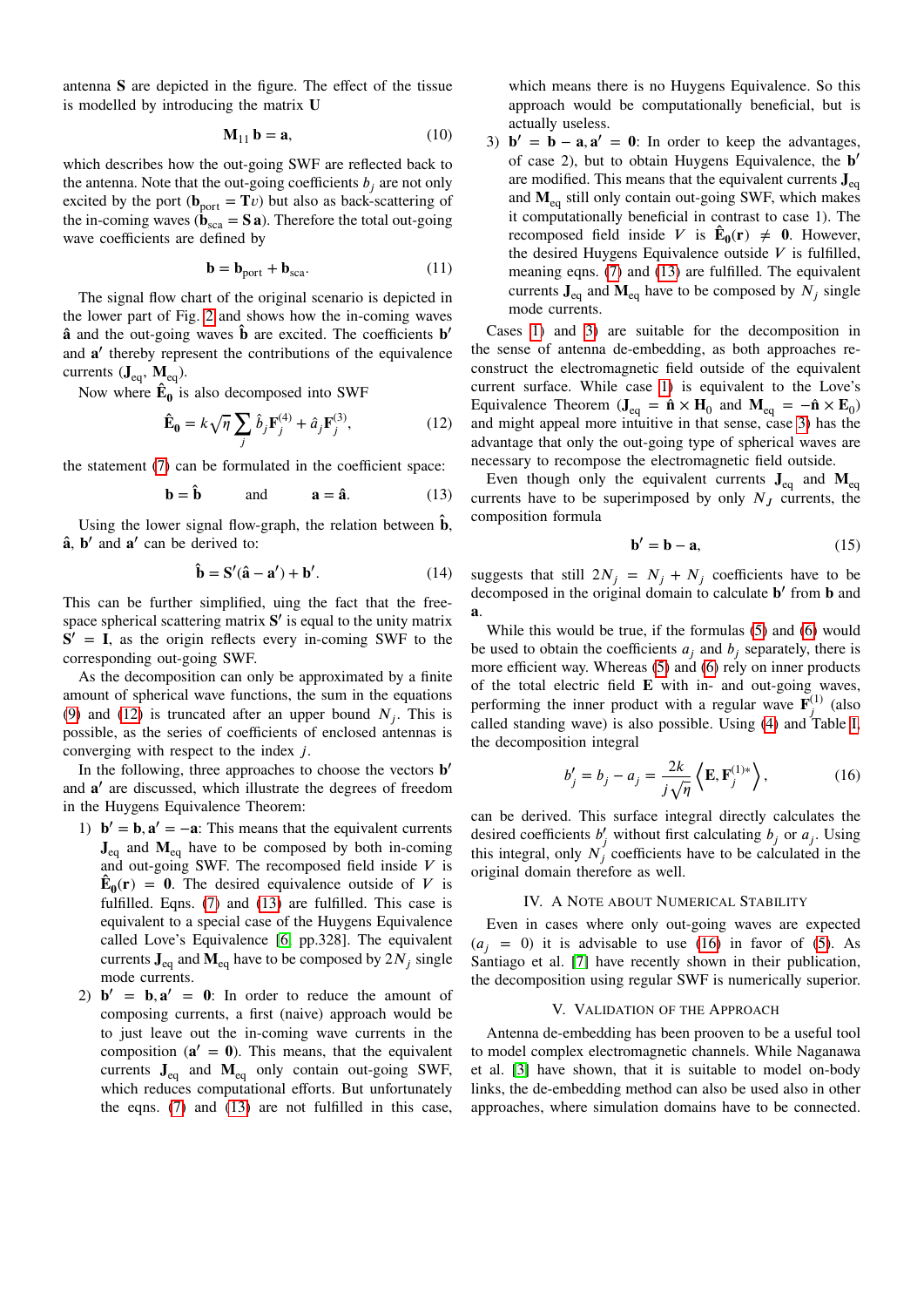Although the main focus of this paper lies in the theoretical derivation, this section provides illustrates the validity of the method.

The Off-Body-Farfield of a dualmode antenna is calculated by direct simulation and by de-embedding with the first 48 spherical waves. These first 48 modes contain 6 dipole modes, 10 quadrupole modes, 14 hexapole modes and 18 octupole modes:

- <span id="page-4-2"></span>1) A dualmode wristband antenna [\[8\]](#page-5-7) is placed at the wrist of a human body model as shown in Fig. [3.](#page-4-0) A dumpbox enclosing the antenna records and stores the electric and magnetic field values from the FDTD simulations. In the application of the method this simulation would only contain the near environment of the antenna. However, in this example, the entire body is simulated to obtain a baseline and show the validity of the results. Therefore the Off-Body-Farfields of these simulations are also recorded directly.
- <span id="page-4-3"></span>2) Fig. [4](#page-4-1) depicts the channel simulation scenario. The antenna is replaced by a volume source excitation box. The simulation is conducted 48 times, while every time another single mode SWF is used as source. The Off-Body-Farfield of every simulation is recorded. Furthermore the dumpbox is used to validate the excited SWF coefficients.
- 3) A MATLAB script is used to calculate the SWF coefficients **b'** using [\(16\)](#page-3-4) from the stored electromagnetic field values on the dumpbox surfaces from step [1\)](#page-4-2). The script then loads the 48 Off-Body-Farfields obtained in step [2\)](#page-4-3) and calculates a superposition weighted by the just calculated SWF coefficients. The results are shown in Fig. [5](#page-5-8) and [6](#page-5-9) together with the respective Off-Body-Farfields obtained as baseline directly from [1\)](#page-4-2).

The results show, that the de-embedding and superposition leads to the same results as the direct simulation. Already the first six elementary dipole modes are sufficient to approximate the farfield with reasonable accuracy. The results proof and illustrate the validity of the presented de-embedding method.

## VI. SUMMARY

While Naganawa et al. [\[2\]](#page-5-1) [\[3\]](#page-5-2) used least mean squares matching to calculate the decomposition coefficients in their publication, we presented a decomposition using surface integrals based on orthogonality in this paper. As this mathematical apparatus is the analytical solution to the least mean squares problem, it provides deeper insights and is more flexible in terms of the decomposition. The decomposition surface integral can be implemented easily and efficiently as postprocessing step from FDTD simulation results. Furthermore a way to avoid the need of in-going spherical waves for the correct superposition was derived on a theoretical level. This solidifies the validity of the de-embedding method.



<span id="page-4-0"></span>Fig. 3. Simulation scenario with dualmode antenna in Empire XPU used as baseline



<span id="page-4-1"></span>Fig. 4. Channel simulation scenario in Empire XPU